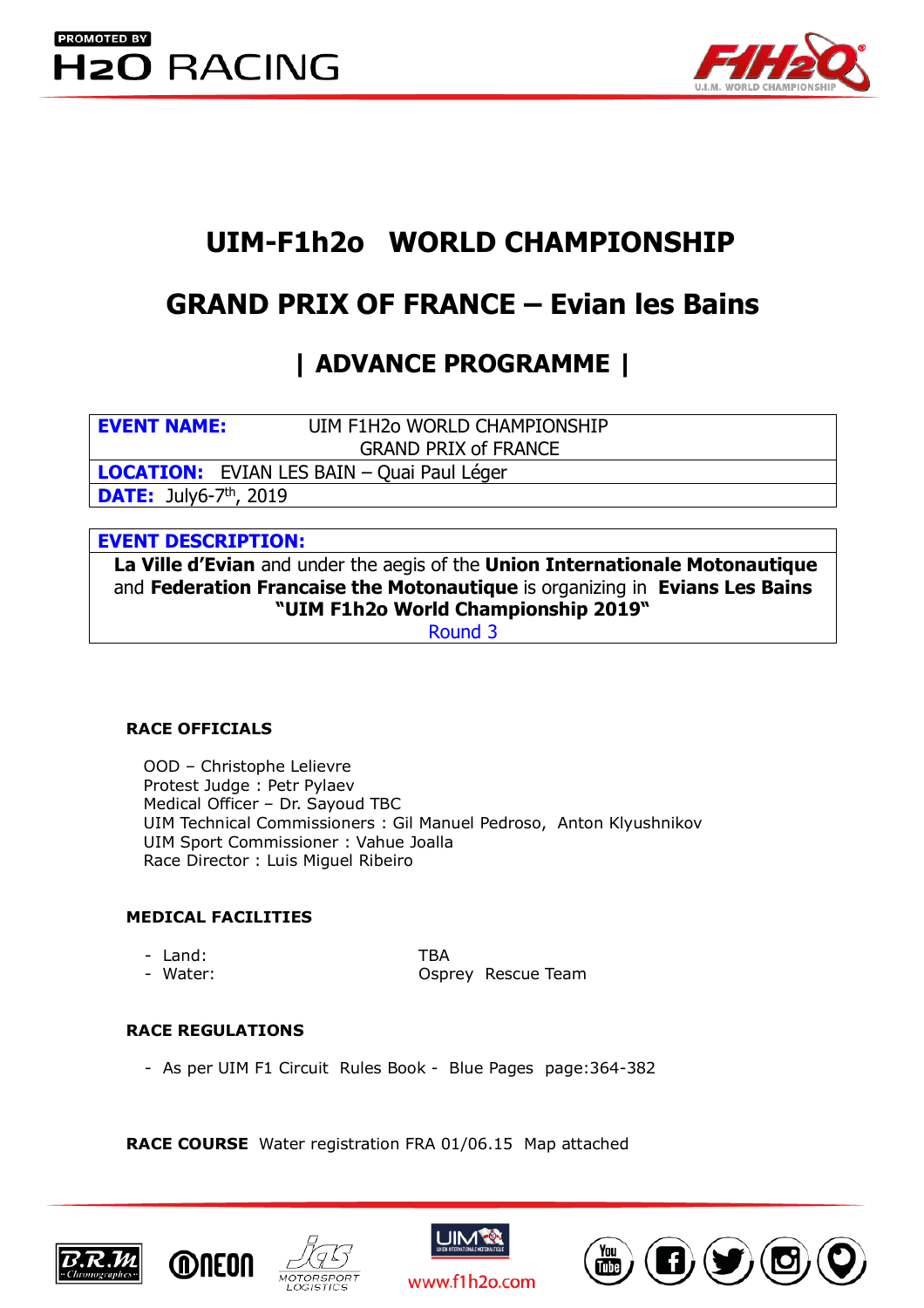## **PROMOTED BY H2O RACING**



#### **ENTRIES**

To enter any UIM F1 World Championship race every driver must hold the F1 Superlicense issued by UIM

- Applications must be made on the enclosed official entry form, to be approved by the National Authority and sent to the IDEA MARKETING not later than 30 days prior to each event.

- For "Committed Drivers" the first entry form of the season will be valid for all races provided that the drivers keep their necessary licences.

#### **ENTRY FEES**

- EURO 1'000 for "Non-Committed drivers" per race and F1 boat. to be paid to IDEA MARKETING SA, Chemin des Mouettes, 20 CH – 1002 Lausanne - Switzerland Bank: UBS SA, CH-1002 Lausanne, Switzerland account No FS243-117960.0 IBAN: CH72 0024 3243 FS11 7960 0 BIC: UBSWCHZH80A

- Entry will be valid upon receipt of payment by IDEA

- Acceptance of an entry is the discretion of the F1 Committee

- Late entries may be accepted at the F1 Committee's discretion and upon payment of double fee.

#### **INSURANCES**

- All drivers must have a UIM F1 super licence and be properly insured as per local legal requirements and UIM requirements.

#### **DISTINCTIVE MARKS**

- Race numbers to be supplied by IM

#### **FUEL**

- According to UIM F1 fuel rules art. 9.1/9.6 page 374 Blue Pages.
- Non-committed drivers will have to pay for the fuel upon delivery

#### **QUALIFICATION PROCEDURES**

- According to UIM F1 rules Art.2.7/2.10 page 366 Blue Pages

#### **PROTESTS**

- Protests must be made in writing and handed to the Officer of the Day within 60 minutes from the time of posting the results

- Protests to be affixed at UIM Commissioner's tent







www.f1h2o.com

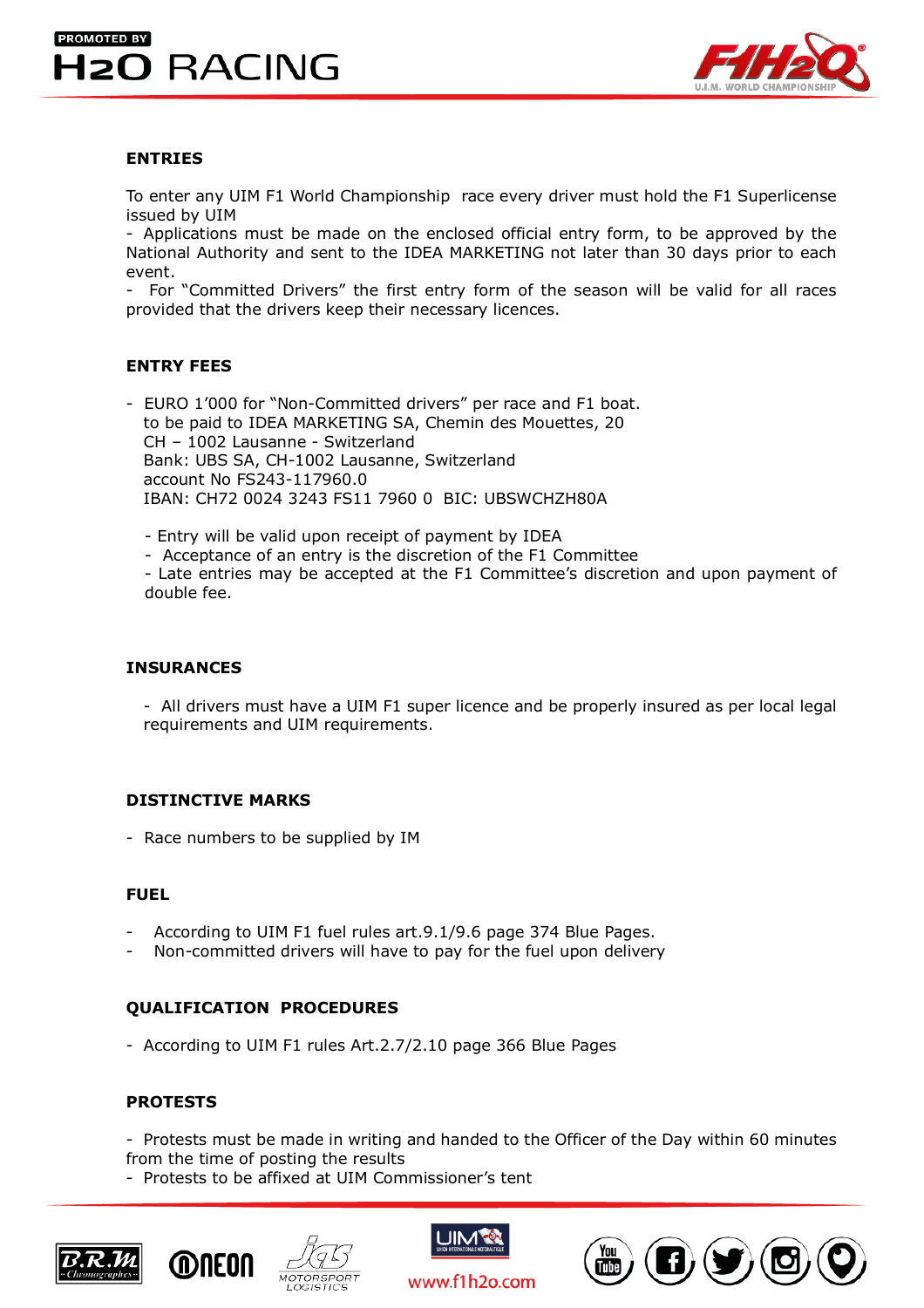## **PROMOTED BY H2O RACING**



#### **IMAGE**

- The team member / driver participating in an UIM F1H2O Powerboat World Championship event which has ongoing international and sportive significance and in consideration of the acceptance of his/her participation in the Championship, the team member / driver accepts to be filmed, televised, photographed and otherwise recorded during the World Championship under the conditions and for the purposes now or hereafter authorized by the UIM and the F1 promoter

 **PROGRAMME** See attached TIME SCHEDULE for F1 and F4-S. (unless announced differently at race registration)

- If there is a change in the racing course, there will be an extra free practice.

- If the time trials need to be stopped by force majeure and less than 50% of the 45 minutes time trials were run, the results of the time trials will not be considered and the overall classification will be taken for the pole position.

- In case of force majeure, this format may be amended by the UIM Commissioner.

- No racing engines will be allowed without previous approval of UIM Commissioner or Pontoon Marshal.

#### **ECU BOXES,**

- It is compulsory to install the ECU boxes on the F1 engines before each test, timed trials and race. These ECU boxes are supplied by Idea Marketing and will not be tampered with. At each race site, the approved F1 race ECU boxes will be handed out, assigned randomly. Installation has to be completed prior to the start of activities in the water. The approved ECU boxes will be returned at intervals during and after the race week-ends.

#### **ONBOARD CAMERA**

- Each boat must lodge the on-board camera whenever required by the official TV crew, therefore all boats must be set up to lodge the on-board camera following the instructions given by IDEA.

#### **TIMING SYSTEM**

- The timing system is part of the official scrutineering.
- On Scrutineering day an official check on the timing equipment will be carried out.
- In case the of breakdown of the signal of the system, a UIM official will instruct the radio person and the boat must return to the pontoon.
- All repairs to be done by the Timing Officials who will inform race officials when work is completed.

#### **DRIVERS' BRIEFING**

- Meeting will be held at race Headquarters as per time schedule.
- It is compulsory to be present at drivers meeting roll call







www.f1h2o.com